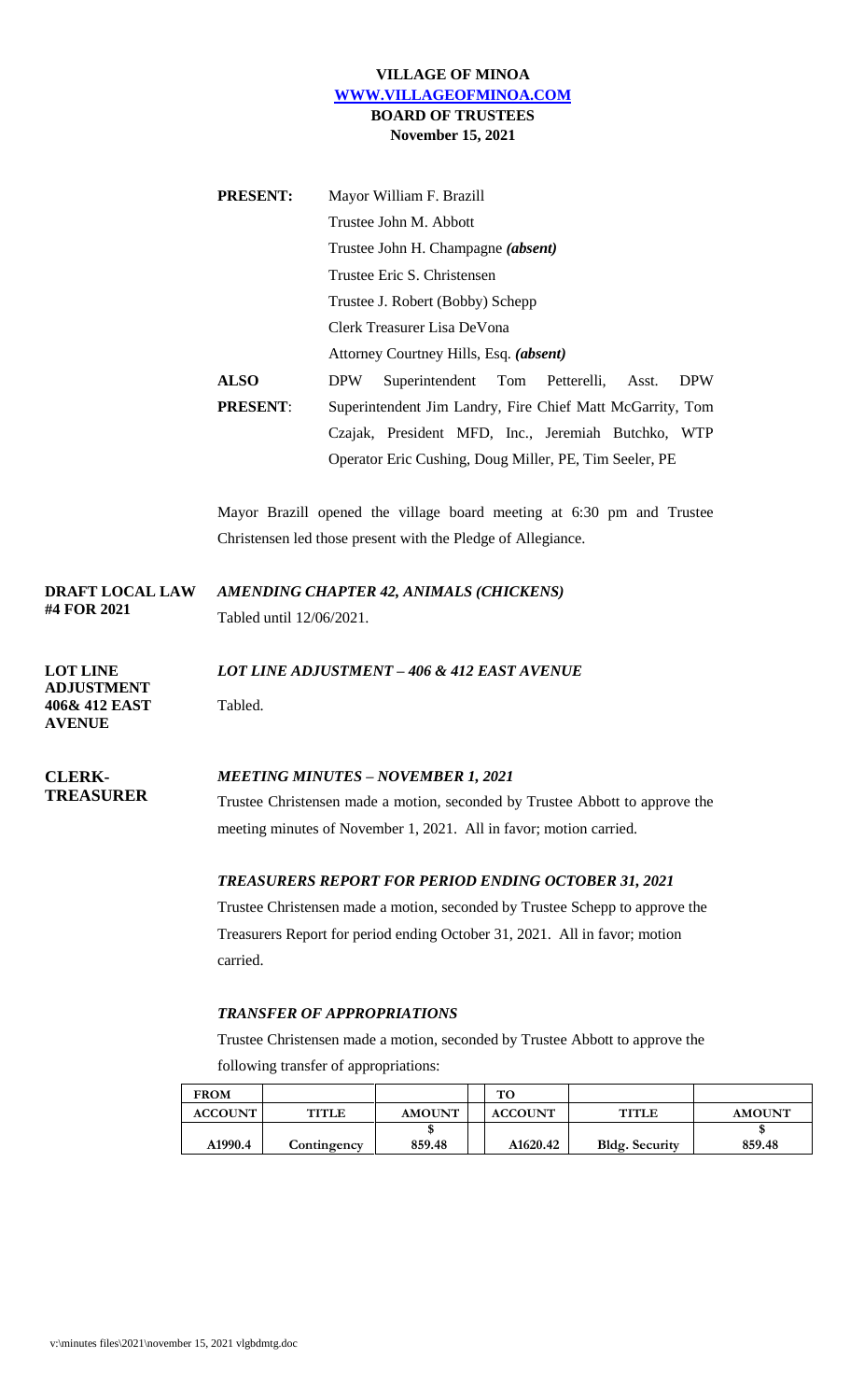#### *2021-22 UNPAID TAX BILLS TO THE COUNTY FOR COLLECTION*

Trustee Abbott made a motion, seconded by Trustee Christensen to approve and certify the **2021-22** return of unpaid village taxes to Onondaga County in the amount of **\$35,574.85.**

This represents **\$32,939.68** in original tax and an 8% interest fee of **\$2,635.17.** All in favor; motion carried.

# *LETTER OF CONCEPTUAL SUPPORT TO NYS DEC FOR RENEWABLE PROPERTIES SOLAR FACILITY*

Trustee Christensen made a motion, seconded by Trustee Schepp authorizing Mayor to execute a letter of conceptual support to NYS DEC for Renewable Properties Solar Facility proposed at 5986 Clemons Road as reviewed by Attorney Hills. All in favor; motion carried.

## *ACKNOWLEDGE RECIEPT OF BONADIO & CO, LLP BASIC FINANCIAL STATEMENT FOR FISCAL YEAR ENDING MAY 31, 2021*

Trustee Schepp made a motion, seconded by Trustee Christensen acknowledging receipt of Bonadio & Co, LLP Independent Accountant's Report and Financial Statements for village funds, and Justice Court activity for fiscal year ending May 31, 2021. All in favor; motion carried.

#### *STRYKER 360 AGREEMENT*

Trustee Christensen made a motion, seconded by Trustee Schepp authorizing Mayor to execute Stryker 360 Agreement, contingent upon attorney review. All in favor; motion carried.

### **EMS** *OCTOBER 2021 CALL & RESPONSE DATA*

Monthly: 193 (14 missed, 96 mutual aid) Year to Date: 1,521

#### **DPW** *NEW HIRE – MATTHEW KRUSSE*

Trustee Schepp made a motion, seconded by Trustee Abbott to hire Matthew Krusse, FT Laborer, at an hourly rate of \$18.50 and effective 11/22/2021. All in favor; motion carried.

#### **AUDIT OF CLAIMS ABSTRACT #012** A motion was made by Trustee Christensen and seconded by Trustee Schepp that the claims on **Abstract #012** in the amount of General Fund \$146,375.33 (Vouchers 432 - 473), Sewer Fund \$9,466.26 (Vouchers 162 - 174), Trust & Agency \$43,093.50 (Vouchers 141 – 153) for a total of \$198,935.09; All in favor; motion carried.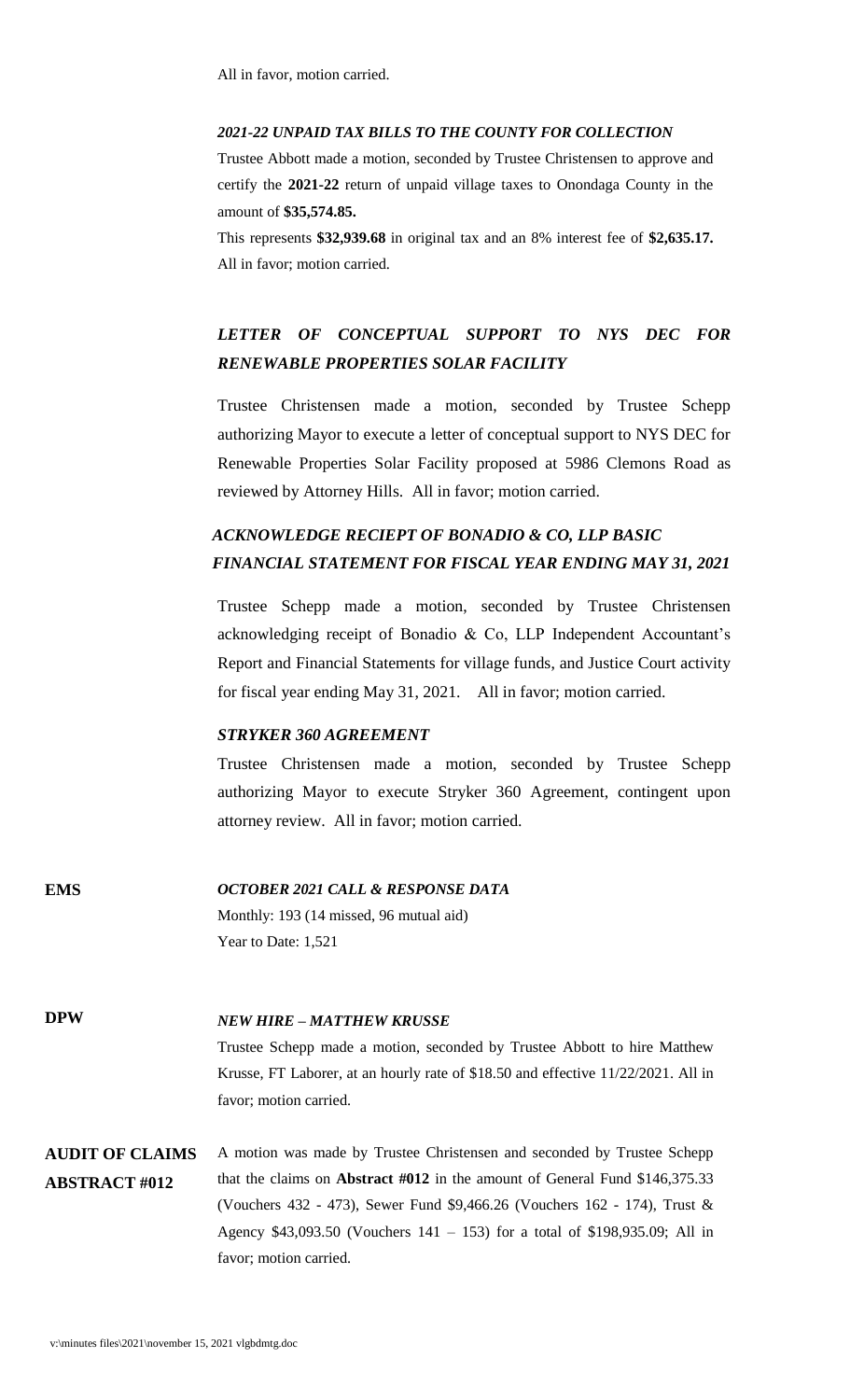| <b>ATTORNEY'S</b><br><b>REPORT</b> | Absent.                                                                                                                                                                                                                                                                                                                                                                                                                                                                                                                                                                                                                                                                                                                                                                                                                                                                                                                                                                                                                                                                                                                                                                                                                                                                                                                                                                                                                                                                                                                                                                                                                      |
|------------------------------------|------------------------------------------------------------------------------------------------------------------------------------------------------------------------------------------------------------------------------------------------------------------------------------------------------------------------------------------------------------------------------------------------------------------------------------------------------------------------------------------------------------------------------------------------------------------------------------------------------------------------------------------------------------------------------------------------------------------------------------------------------------------------------------------------------------------------------------------------------------------------------------------------------------------------------------------------------------------------------------------------------------------------------------------------------------------------------------------------------------------------------------------------------------------------------------------------------------------------------------------------------------------------------------------------------------------------------------------------------------------------------------------------------------------------------------------------------------------------------------------------------------------------------------------------------------------------------------------------------------------------------|
| <b>TRUSTEES'</b><br><b>REPORT</b>  | Trustee Abbott – congratulated new DPW employees and reminded the board<br>that Dan Palma will be retiring at the end of the month after 33 years of service.<br>Trustee Schepp - will be attending the Town of Manlius Comprehensive<br>Committee meeting tomorrow and will update the board at the next meeting.<br>Trustee Christensen – NYWEA has nominated Minoa's WTP for a sustainability<br>award and Operator Eric Cushing is now a member of NYWEA Council.<br>Trustee Champagne - absent.                                                                                                                                                                                                                                                                                                                                                                                                                                                                                                                                                                                                                                                                                                                                                                                                                                                                                                                                                                                                                                                                                                                         |
| <b>MAYOR'S REPORT</b>              | Mayor Brazill announced the village has been awarded another State and<br>Municipal grant in the amount of \$70,000 for municipal community room<br>renovation.<br>Mayor Brazill wished everyone a safe and healthy Thanksgiving holiday.                                                                                                                                                                                                                                                                                                                                                                                                                                                                                                                                                                                                                                                                                                                                                                                                                                                                                                                                                                                                                                                                                                                                                                                                                                                                                                                                                                                    |
| <b>PUBLIC</b><br><b>COMMENT</b>    | No public comments were made.                                                                                                                                                                                                                                                                                                                                                                                                                                                                                                                                                                                                                                                                                                                                                                                                                                                                                                                                                                                                                                                                                                                                                                                                                                                                                                                                                                                                                                                                                                                                                                                                |
| <b>PRESENTATION</b><br><b>WTP</b>  | WTP Operator Eric Cushing presented the board with two alternative options for<br><b>WWTP</b> Upgrades.<br>Alternative #1, Repair/Replace like-kind components<br>This is the least cost alternative and can be implemented with the least disruption to<br>operations of existing treatment plant process. Outages for any single unit process<br>component can be scheduled independent of any other if needed and diminished<br>performance can be minimized with schedule outages at low flows or other<br>appropriate times of the year. Disadvantage: restores trickling filter process to<br>extend its useful life for many year to come While the trickling filter technology<br>performs well in this application and will allow the facility to remain in compliance<br>with its existing permit conditions, it is limited in its ability to be modified to meet<br>more restrictive requirements for parameters such as nitrogen removal should<br>they be imposed, thus greater expenditures may be incurred in the future to<br>comply with more stringent effluent requirements.<br>Project Cost<br>· \$9,402,000 (detailed cost breakdown was included with presentation<br>handout)<br><b>Alternative 2 - Replacement of Trickling Filter Process Train</b><br>Project Scope<br>• See Drawing Number 2 Attached<br>Advantages<br>• This Alternative provides greater flexibility in meeting more restrictive<br>requirements for parameters such as nitrogen removal should they be imposed;<br>thus, less expenditure may be incurred in the future to comply with more<br>stringent effluent requirements |
|                                    | · Operational staff are familiar with the process and automation may reduce<br>operator time required to meet effluent requirements as all treatment technology<br>would now be similar.<br>• Further, similar to Alternative 1, the Village intends to execute the entire                                                                                                                                                                                                                                                                                                                                                                                                                                                                                                                                                                                                                                                                                                                                                                                                                                                                                                                                                                                                                                                                                                                                                                                                                                                                                                                                                   |